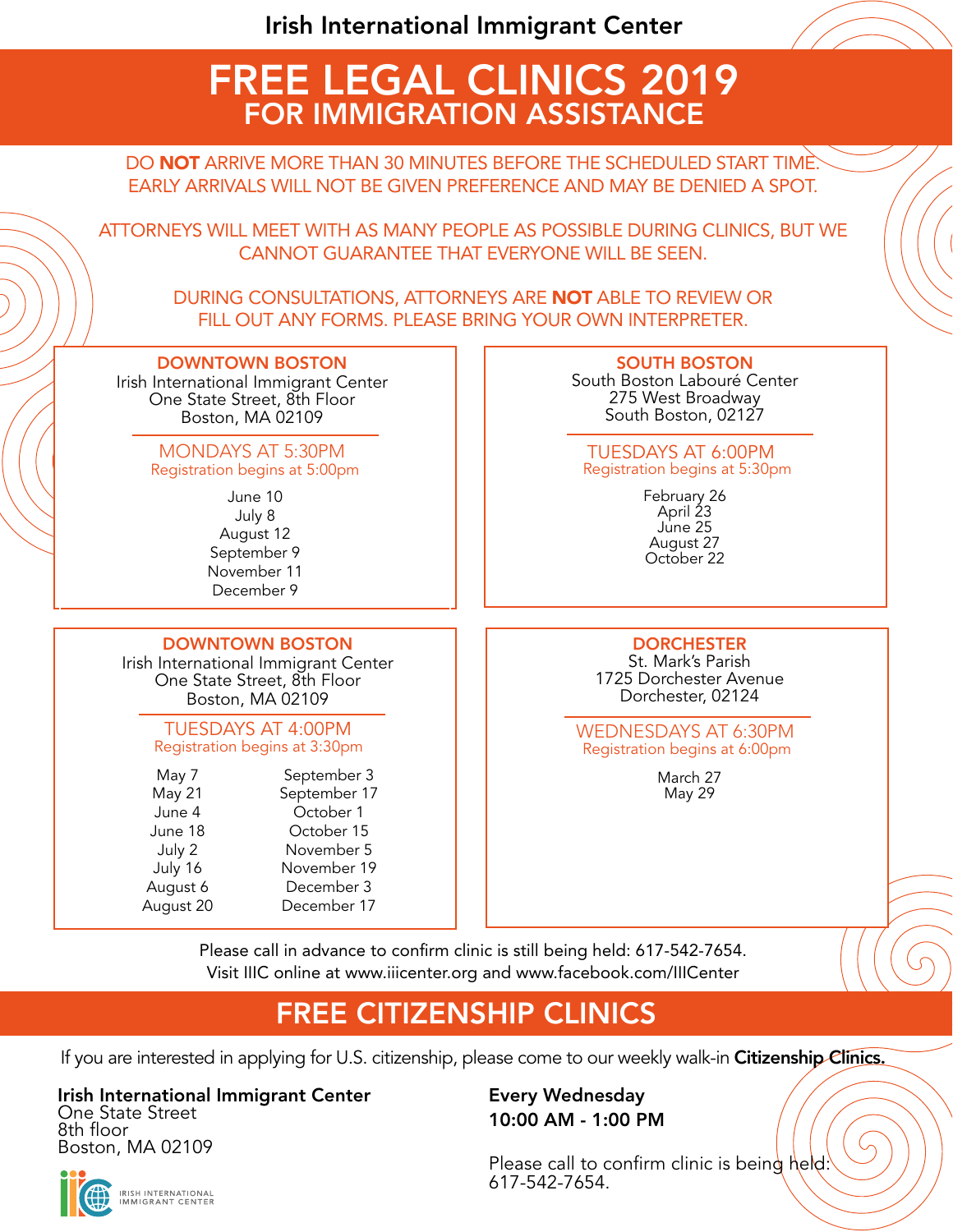# CLÍNICAS LEGALES GRATUITAS DE IMMIGRACIÓN (2019)

POR FAVOR NO LLEGUE MAS DE 30 MINUTOS ANTES DE LA HORA INDICADA PARA CADA CLINICA. NO SE LE DARA PREFERENCIA, NI SE ATENDERA A NADIE QUE LLEGUE TEMPRANO.

LOS ABOGADOS ATENDERÁN A CUANTAS PERSONAS POSIBLE DURANTE LAS CLÍNICAS, PERO NO SE PUEDE GARANTIZAR QUE TODAS LAS PERSONAS PRESENTE SERÁN VISTA.

DURANTE LAS CONSULTAS, LOS ABOGADOS NO PODRÁN REVISAR O LLENAR NINGÚN FORMULARIO.

POR FAVOR TRAIGA UN INTERPRETE.

## DOWNTOWN BOSTON

Irish International Immigrant Center One State Street, 8th Floor Boston, MA 02109

### LUNES A LAS 5:30PM El registro comienza a las 5:00pm

Junio 10 Julio 8 Agosto 12 Septiembre 9 Noviembre 11 Diciembre 9

### DOWNTOWN BOSTON Irish International Immigrant Center One State Street, 8th Floor Boston, MA 02109

## MARTES A LAS 4:00PM El registro comienza a las 3:30pm

| Mayo 7    | Septiembre 3  |
|-----------|---------------|
| Mayo 21   | Septiembre 17 |
| Junio 4   | Octubre 1     |
| Junio 18  | Octubre 15    |
| Julio 2   | Noviembre 5   |
| Julio 16  | Noviembre 19  |
| Agosto 6  | Diciembre 3   |
| Agosto 20 | Diciembre 17  |
|           |               |

## SOUTH BOSTON

South Boston Labouré Center 275 West Broadway South Boston, 02127

## MARTES A LAS 6:00PM El registro comienza a las 5:30pm

Febrero 26 Abril 23 Junio 25 Agosto 27 Octubre 22

**DORCHESTER** St. Mark's Parish 1725 Dorchester Avenue Dorchester, 02124

## MIÉRCOLES A LAS 6:30PM El registro comienza a las 6:00pm

Marzo 27 Mayo 29

Por favor llámenos para asegurarse que habrá una clinica: 617-542-7654. Visite nuestras páginas: www.iiicenter.org y www.facebook.com/IIICenter.

## CLÍNICAS GRATUITAS PARA CIUDANÍA

Si usted necesita aplicar para su ciudadania americana, por favor venga a nuestra clinica semanal especialmente para ciudadania.

## Irish International Immigrant Center

One State Street Piso 8 Boston, MA 02109

**IRISH INTERNATIONAL**<br>IMMIGRANT CENTER

## Cada Miércoles 10:00 AM - 1:00 PM

Por favor llame para confirmar que habrá una clinica ese día: 617-542-7654.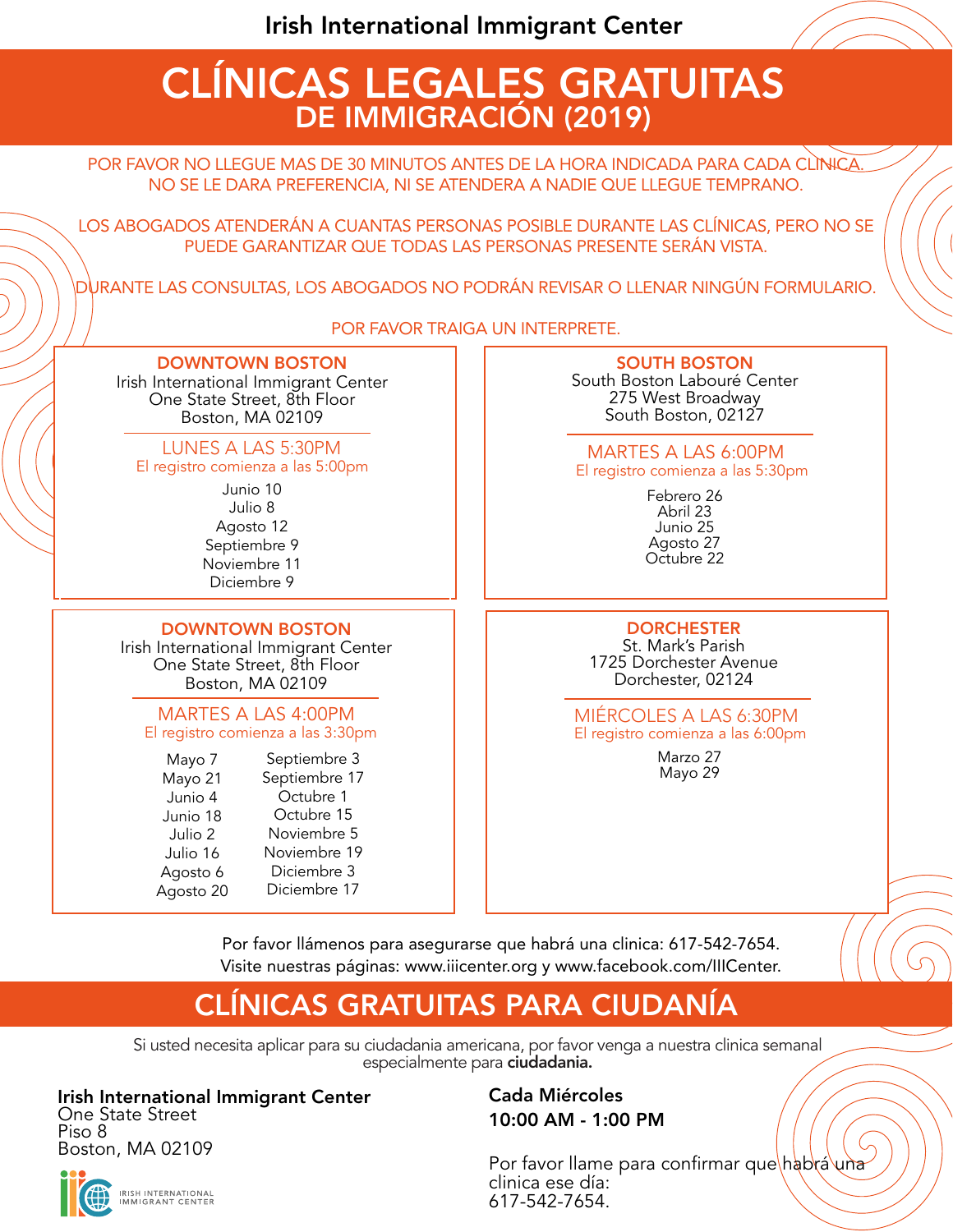Irish International Immigrant Center

## CLINIK LEGAL GRATIS 2019 POU ASISTANS AVEK IMIGRASYON

PA RIVE NAN OFIS LA PLIS KE 30 MINIT AVAN LE KI INDIKE A. NOU PA BAY PREFERANS BA MOUN KI RIVE AVAN LE NOU KA REFIZE WE OU TOU.

AVOKA YO AP RANKONTRE AVEK KANTITE MOUN KE YO KAPAB PANDAN KLINIK LA, MEN NOU PA GARANTI KE YON AVOKA AP KA KONSILTE AVEK OU.

PANDAN KONSILTASYON YO, AVOKA YO PAP REVIZE OU BYEN RANPLI FÓMILE. TANPRI SI OU BEZWEN, VINI AVEK YON ENTÉPRÉT.

### DOWNTOWN BOSTON

Irish International Immigrant Center One State Street, 8th Floor Boston, MA 02109

## Lè LENDI A 5:30PM

Enskripsyon kòmanse nan 5:00pm

10 Jen 8 Jiyè 12 Out 9 Septanm 11 Novanm 9 Desanm

## DOWNTOWN BOSTON

Irish International Immigrant Center One State Street, 8th Floor Boston, MA 02109

#### Lè MADI A 4:00PM Enskripsyon kòmanse nan 3:30pm

7 Me 21 Me 4 Jen 18 Jen 2 Jiyè 16 Jiyè 6 Out 20 Out 3 Septanm 17 Septanm 1 Oktob 15 Oktob 5 Novanm 19 Novanm 3 Desanm 17 Desanm

### SOUTH BOSTON

South Boston Labouré Center 275 West Broadway South Boston, 02127

Lè MADI A 6:00PM Enskripsyon kòmanse nan 5:30pm

> 26 Fevrye 23 Avril 25 Jen 27 Out 22 Oktob

## **DORCHESTER**

St. Mark's Parish 1725 Dorchester Avenue Dorchester, 02124

Lè MEKREDI A 6:30PM Enskripsyon kòmanse nan 6:00pm

> 27 Mas 29 Me

Tanpri rele an avans pou konfime clinik la nan nimero sa: 617-542-7654. Vizite nou online sou: www.iiicenter.org ak www.facebook.com/IIICenter.

## CLINIK GRATIS POU SITWAYENTE

Si ou enterese pou ou aplike pou sitwayente ameriken, tanpri vini nan clinik ke nou genyen chak semen pou moun ki bezen.

Irish International Immigrant Center One State Street

8eme Etaj Boston, MA 02109 Chak Mekredi a: 10:00 AM - 1:00 PM

Rele jou a pou konfime si ap gen clinik: 617-542-7654.



IRISH INTERNATIONAL<br>IMMIGRANT CENTER